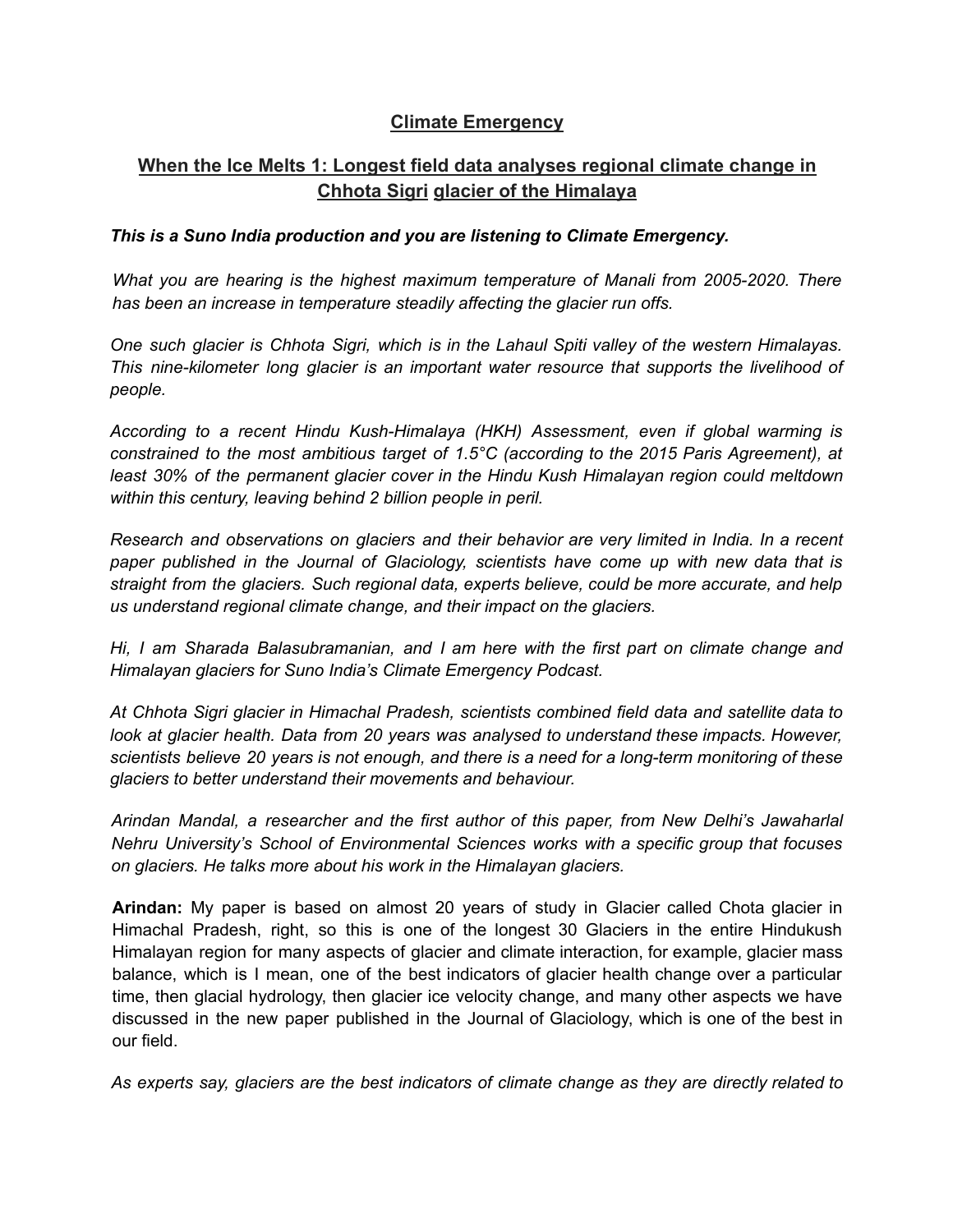*climate. For instance, if there is any fluctuation in temperature or precipitation, glaciers are directly affected. Glaciologists, globally, often talk of mass wastage in glaciers. How much of* glacier mass are we losing, and how less is the accumulation of mass when there is a change in *climate- this was analysed in Chhota Sigri glacier.*

*Mohammad Farooq Azam, a glaciologist and a professor at the Indian Institute of Technology, Kanpur, talks about the impact of climate on glaciers, and how, in turn, that can impact water availability in the downstream Himalayan rivers.*

So, in a balanced state everything is balanced, climate is not changing, glaciers are gaining their mass during winter snow, snow is falling and they are providing water for irrigation, hydro power generation during summer.

*When glaciers lose mass, there is an imbalance. There is less accumulation of mass, hence less water availability. This leads to an imbalance state. And in future, we may not have enough water during summer.*

*The seasonality of the water flowing from the Himalayan rivers is important for certain crops. And based on this water availability these specific crops are sown in northern India.*

*Looking at this glacier helped in understanding the future impacts on water availability. Arindan explains why this glacier was looked upon as a benchmark glacier.*

**Arindan:** We call it benchmark glacier based on the data set availability. I mean, in the Himalayas, you have more than 30,000 glaciers, in different sizes, and you have hardly 30 of them studied so far in the entire Himalayas. So out of all those studies, Chhota Sigri glacier has the longest dataset. In every aspect, you take mass balance, you take hydrology data, or you take any other kind of glacier study chemistry or anything. So that's one of the basic parameters for this benchmark glaciers from this data ability perspective. Another perspective is that all the big glaciers or all of the glaciers cannot study because a lot of manpower is needed, it is a rugged terrain, etc. Chotta sigri is one of the best glaciers because the size is almost 15 kilometres square. Some scientists can cover all the area to study the elevation gradient. The elevation gradient is almost 1000 meters from top to bottom. Everybody can access a spot, for example, in Siachen you have seen 1000s of gradients. Glacier starts at 3000 and ends at 6000, the gradient is very high, and we can't access all the parts of the glacier. So this Chhota sigri has most of these features that are quite perfect to study for a scientist or for a group of scientists. So these are the two perspectives for calling it as a benchmark glacier. In 2002, there was a big programme from

UNESCO, in this glacier because in the Himalayas, there are no data in the earlier time. So, a lot of worldwide scientists came together to strengthen the glaciology and studies in the Indian region or in the surrounding subcontinent. So that happened in this Chhota Sigri glacier due to glacial accessibility and many types of good features in the glacier. From that time, the glacier was considered as benchmark glacier. And we have continued studies from that time only.

**Host:** So, can you explain the relationship between glacier health and climate change in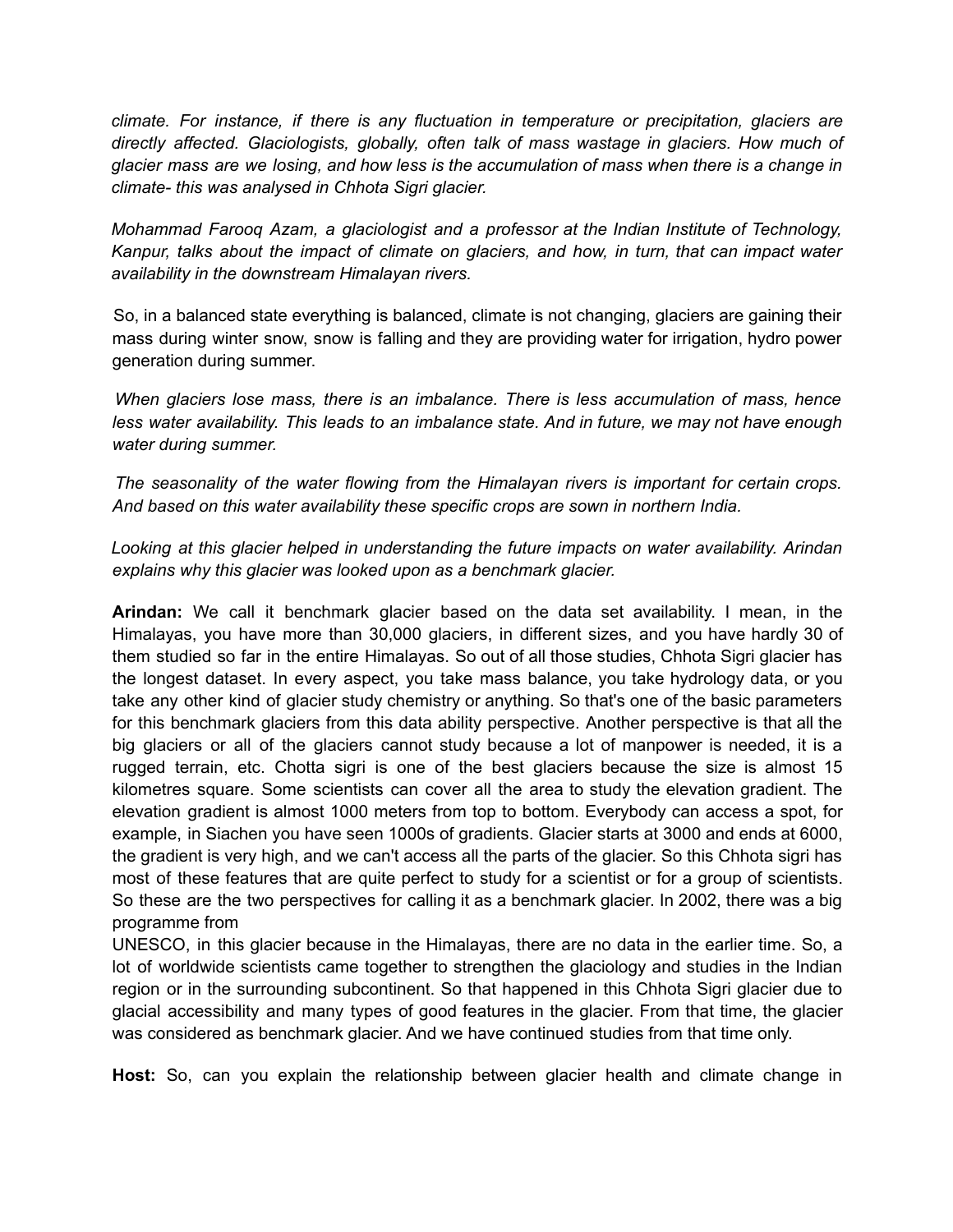#### reference to the Chhota Sigri glacier?

**Arindan:** The principal objective in this paper is mass loss, which is called mass balance. Mass balance is basically simple. It's a balance of input and output. The input you can say is the snowfall, which develops the glacier ice and snow, and the output is the water which is flowing out from the glacier. From these two components, you get the balance, which is the simple mass balance. If the balance is positive, then mass is gaining, the glacier is in good health, or advancing, and if water has gone out more than input, the glacier health is going into negative balance, and is deteriorating, it's simple. So for example, in some years, you have a very high precipitation in winter or in summer. And in summer that's why you have less snow, I mean less snow melt. You have a lot of snow deposited on the glacier, in that case in that particular year, glaciers might face less melt. So, we may have a little advanced or maybe just in equilibrium, but the deteriorating condition depends on every year's meteorological parameters. And then another important topic is the glacier surface ice velocity. See we call it a glacier when there is a particular amount of ice in a valley and it moves downwards. In that gravity, the glacier flows downstream. So, generally, when you have good mass or enough mass that glacier will slow down. When you don't have enough mass, then there will be mass loss, and the glacier will reduce its velocity. So, we found that in this glacier in the last almost 20 years, the velocity has decreased almost 25 to 40%. So is a clear indication of glacier mass loss. Simultaneously, you have almost 0.5 meter water equivalent of ice loss every year, you can easily see that the glacier is in deteriorating health. I mean the mass balance is also losing, glacier ice velocity has also reduced. If we connect this, you get the clear picture. You have many perspectives to see how glaciers are really behaving to climate change.

*Scientists say that both glaciology and hydrology go hand in hand when it comes to water resources. These glacier studies are crucial to understand what is happening on the ground. The reason for this is as simple as the fact that we have thousands of glaciers, and it is practically impossible to look at each one of them. When only modeling is used, without using any field data, it could be far from reality, and perhaps, misleading too. Precisely why, this study is much more significant. Because it incorporates data straight from the field. This paper showed all the data, and also ensured it was available in the public domain, so that researchers could use it to improve their models.*

**Host:** And you also mentioned about use of satellite imagery right, for this particular study. So how has it like contributed to getting more significant information or has that changed the way you do research or how has that contributed to understanding a better understanding of this glacier?

**Mohammad Farooq:** So the contribution of satellite research is also important. Because, for instance, if we cannot go in a particular time, for instance, in September 2018, there was a big snowstorm in the valley, and we all were stuck in Manali. It was not accessible. We knew somehow that we could not perform anything because the situation was very bad. So in that case, satellites help us to fill that data.

*Satellite data is more accurate if you are observing for 10 years or looking at seasonal data. For*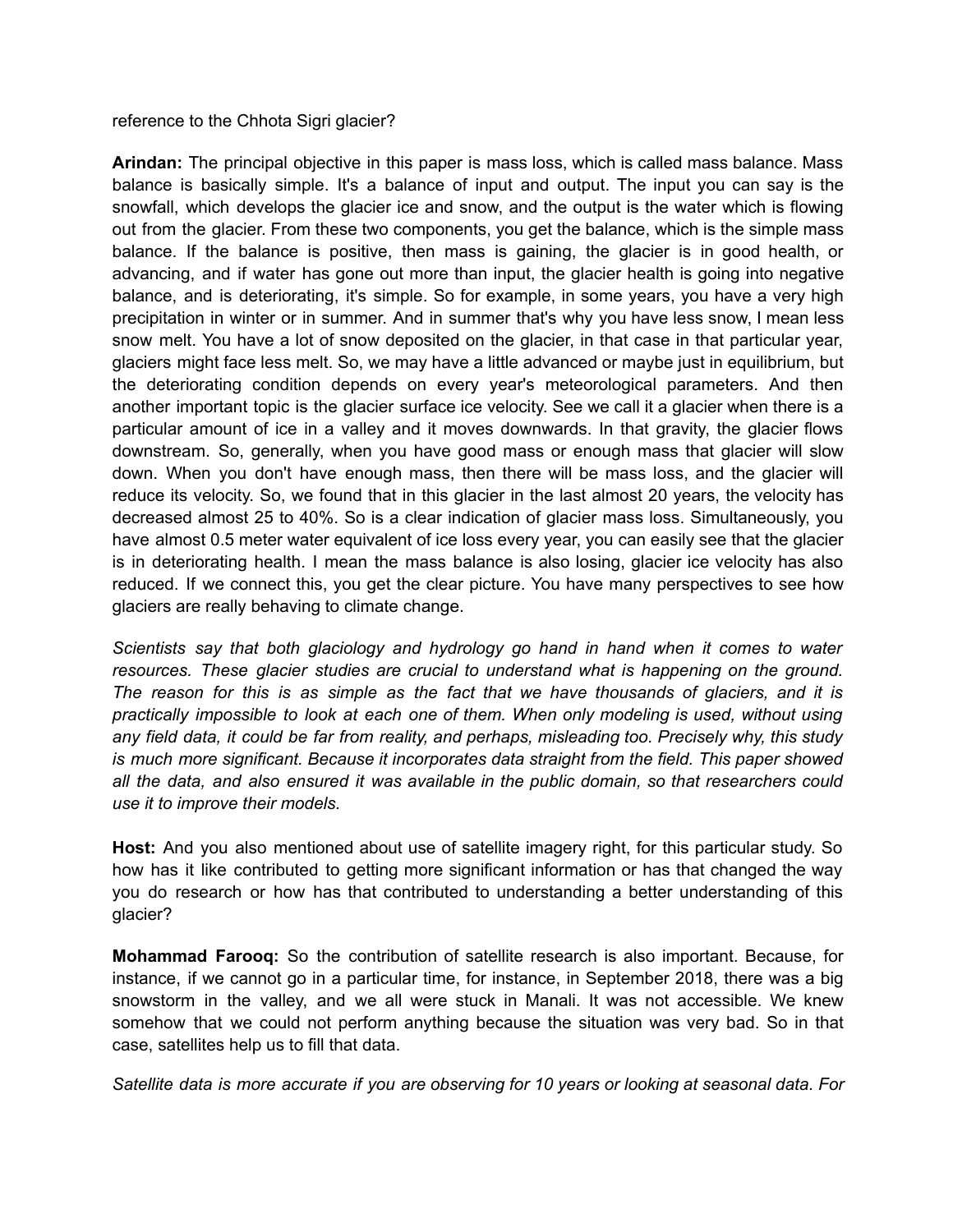*instance, this will show the variation seasonally or annually. Scientists take 10-year data from satellites and from the field, compare and assimilate them to generate all possible accuracy in arriving at the mass balance data.*

*Also, scientists say that this is not a long enough time period to estimate if precipitation is increasing or decreasing. However, what they say by looking at more data is that- if this melting* occurs, there will be glacier mass loss, and this will impact the future river runoff. And this runoff *is crucial for people dependent on these rivers for irrigation or livelihood.*

**Arindan:** And they are saying that this might mean glacier loss will increase the runoff for this particular time for say, 2040s or 2050s you will have a peak discharge- very high discharge because of a high melting but going into 2070s or 2060s you will have reduced discharge because area will be very less and glacier area will no longer giving the enough amount of water to the downstream rivers. So, the peak time of this discharge, in our scientific language we call it peak water, many studies predicted that in the Himalayas, this big discharge will be around 2040 or 2050. And in around 2060 or 2070, you will have quite a low amount of water in the rivers and then slowly the water will finish. So far, they have predicted but these are all our models, study models. Yes, we need ground data set or in situ data sets to strengthen these statements or study. And that's what we are doing in JNU.

*Their studies also indicate that glaciers are not going to vanish soon. Arindan said that the Himalayas is responding, just as similar to the other glaciers in the world- and it's not a very extraordinary or alarming situation as of now.*

*Here's another challenge though. For collecting this very data from the field was not an easy task. With the tough Himalayan conditions, trekking on ice, facing flash floods and unknown calamities, non-accessibility to glaciers, collecting data is indeed difficult. Arindan talks more.*

**Arindan:** You have a lot of challenges on the glacier when you do not have many people. So for example, in 2015, I and two of our students, and four helpers, were hiking up to the glacier accumulation, I mean, glacier's highest point for measurements. And we had faced the big crevasse on the glacier, one of our helpers, was leading the team. We were roped up in the mountain. And what he saw is, the first one who was leading, he just fell down into the crevasse. We somehow rescued him by a rope. But when we saw the depth of the crevasse, it was super, super deep, more than 100 -200 meters. Very dangerous to see. And they could not perform our fieldwork anymore because of a lot of traumatized conditions. I mean, these are many challenges we need to face.

### *The challenges of data collection in the Himalayas is indeed daunting. The scientists, however, say that this data will push the research forward. And how, Arindan says more.*

**Arindan:** As I told you, we have almost 30,000 glaciers or even more in the Himalayas, and we studied hardly 30, which represents less than 1% of the total area of the Himalayan glaciers. So that itself shows that we need to study more, especially in the field. So, for example, in Chhota Sigri this glacier is almost 15 kilometre square. In the Himalayas, we have 40,000 square